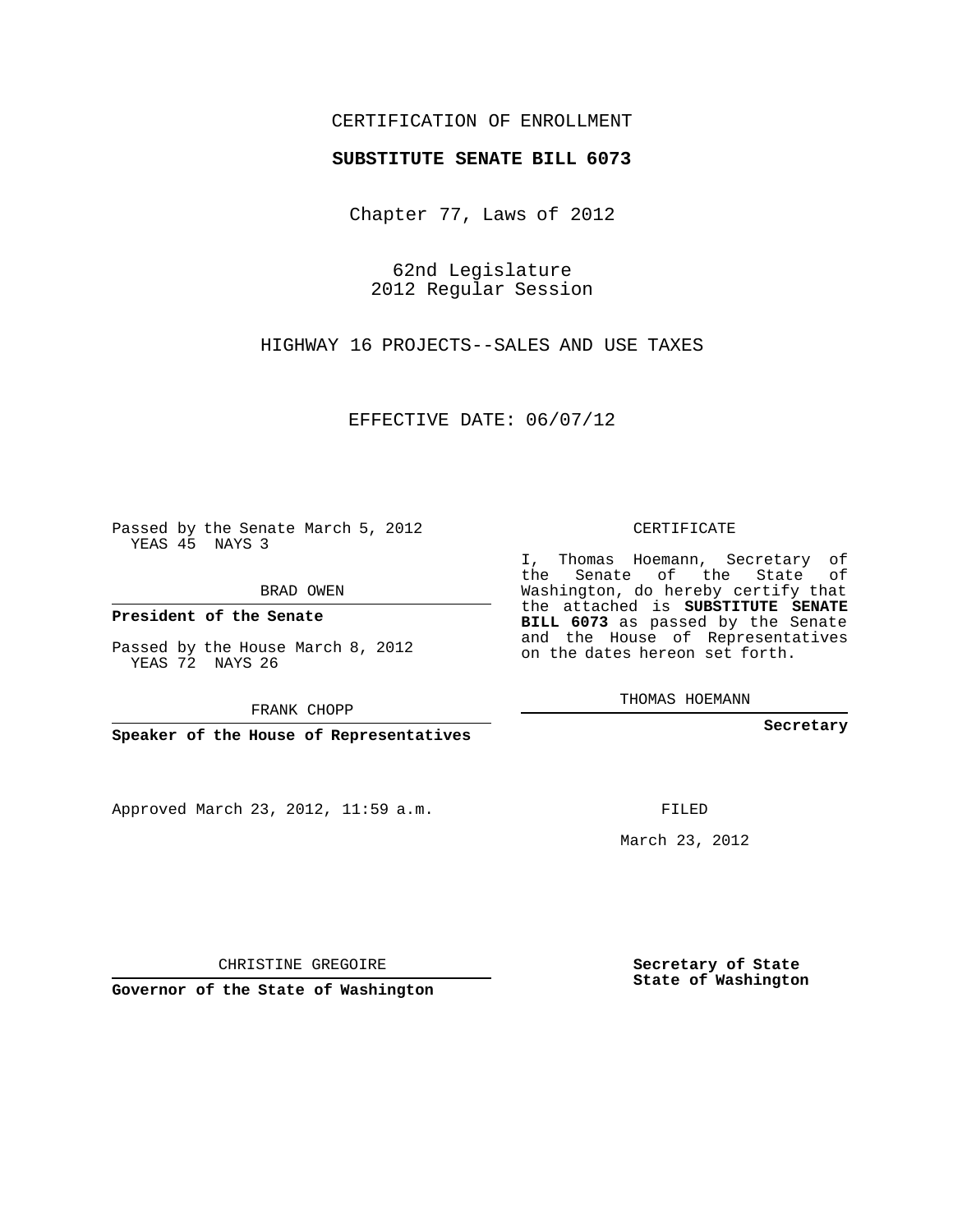## **SUBSTITUTE SENATE BILL 6073** \_\_\_\_\_\_\_\_\_\_\_\_\_\_\_\_\_\_\_\_\_\_\_\_\_\_\_\_\_\_\_\_\_\_\_\_\_\_\_\_\_\_\_\_\_

\_\_\_\_\_\_\_\_\_\_\_\_\_\_\_\_\_\_\_\_\_\_\_\_\_\_\_\_\_\_\_\_\_\_\_\_\_\_\_\_\_\_\_\_\_

Passed Legislature - 2012 Regular Session

**State of Washington 62nd Legislature 2012 Regular Session**

**By** Senate Ways & Means (originally sponsored by Senators Kilmer, Regala, Rolfes, and Carrell)

READ FIRST TIME 02/27/12.

 1 AN ACT Relating to sales and use taxes related to the state route 2 number 16 corridor improvements project; and amending RCW 47.46.060.

3 BE IT ENACTED BY THE LEGISLATURE OF THE STATE OF WASHINGTON:

 4 **Sec. 1.** RCW 47.46.060 and 2002 c 114 s 18 are each amended to read 5 as follows:

 (1) Any person, including the department of transportation and any private entity or entities, may apply for deferral of taxes on the site preparation for, the construction of, the acquisition of any related 9 machinery and equipment ((which will)) that becomes a part of, and the rental of equipment for use in the state route number 16 corridor 11 improvements project under this chapter. Application ((shall)) must be made to the department of revenue in a form and manner prescribed by 13 the department of revenue. The application (( $\frac{1}{3}$ ) must contain information regarding estimated or actual costs, time schedules for completion and operation, and other information required by the 16 department of revenue. The department of revenue ((shall)) must approve the application within sixty days if it meets the requirements of this section.